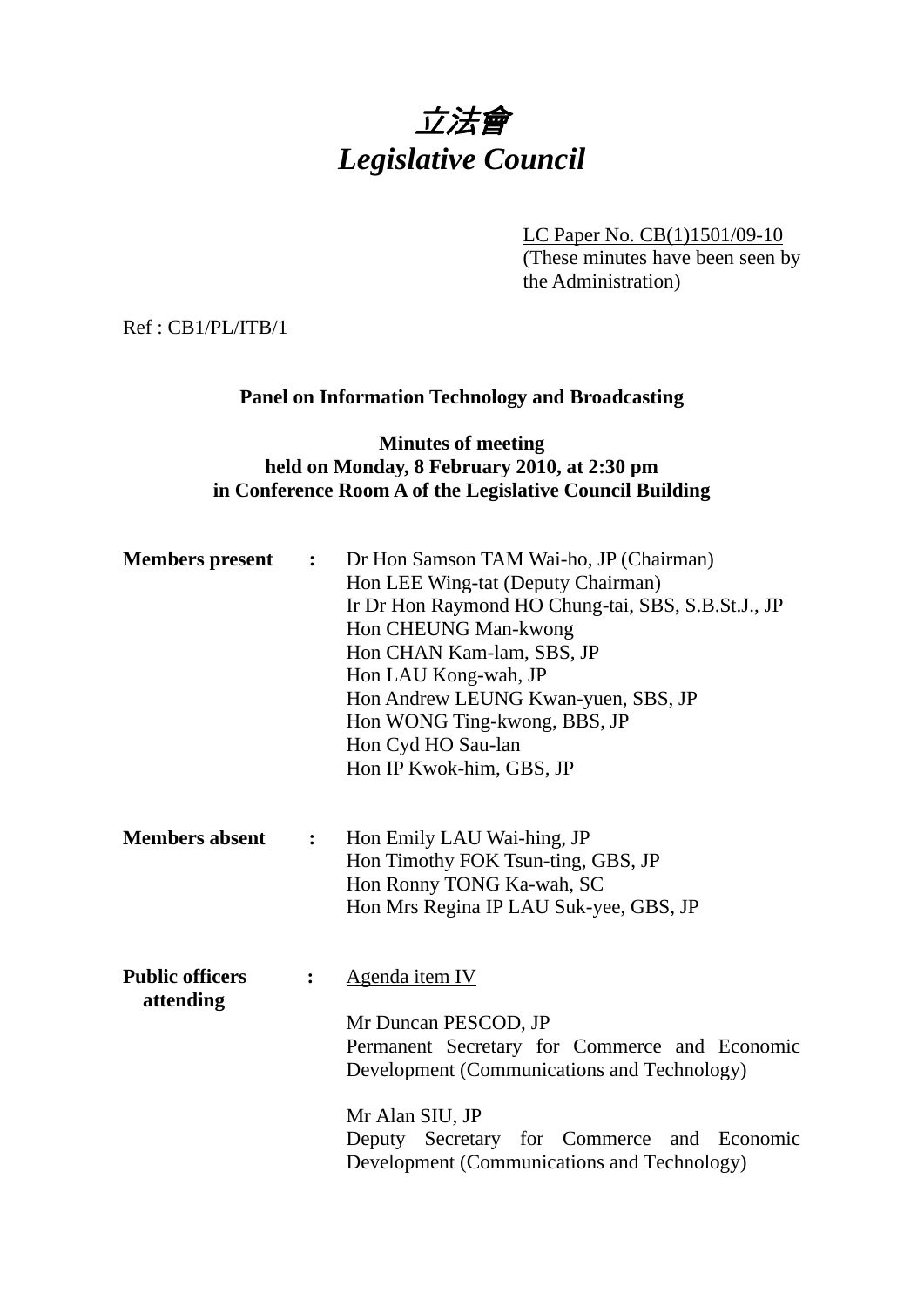|                                    |                | $-2-$                                                                                                                                  |  |  |  |  |
|------------------------------------|----------------|----------------------------------------------------------------------------------------------------------------------------------------|--|--|--|--|
|                                    |                | Mrs Marion LAI, JP<br>Director-General of Telecommunications                                                                           |  |  |  |  |
|                                    |                | Mr Chaucer LEUNG Chung-yin<br>Head, Regulatory 1<br>Office of the Telecommunications Authority                                         |  |  |  |  |
|                                    |                | <u>Agenda item V</u>                                                                                                                   |  |  |  |  |
|                                    |                | Mr Duncan PESCOD, JP<br>Permanent Secretary for Commerce and Economic<br>Development (Communications and Technology)                   |  |  |  |  |
|                                    |                | Mr Jeremy GODFREY<br><b>Government Chief Information Officer</b>                                                                       |  |  |  |  |
|                                    |                | Mr Bassanio SO<br>Deputy Government Chief Information Officer (Policy<br>and Customer Service) (Acting)                                |  |  |  |  |
|                                    |                | Mr CHEUNG Siu-wah<br>Systems Manager (Digital Economy<br>Chief<br>Facilitation)2<br>Office of the Government Chief Information Officer |  |  |  |  |
| <b>Attendance by</b><br>invitation | $\ddot{\cdot}$ | <u>Agenda item V</u>                                                                                                                   |  |  |  |  |
|                                    |                | Hong Kong Cyberport Management Company Limited                                                                                         |  |  |  |  |
|                                    |                | Mr Mark CLIFT<br><b>Chief Operating Officer</b>                                                                                        |  |  |  |  |
|                                    |                | Mr Cavan CHEUNG<br><b>Chief Financial Officer</b>                                                                                      |  |  |  |  |
|                                    |                | Dr David CHUNG<br>Head (IT Operations)                                                                                                 |  |  |  |  |
| <b>Clerk in attendance :</b>       |                | Ms YUE Tin-po<br>Chief Council Secretary (1)3                                                                                          |  |  |  |  |
| <b>Staff in attendance</b>         | $\ddot{\cdot}$ | Ms Annette LAM<br>Senior Council Secretary (1)3                                                                                        |  |  |  |  |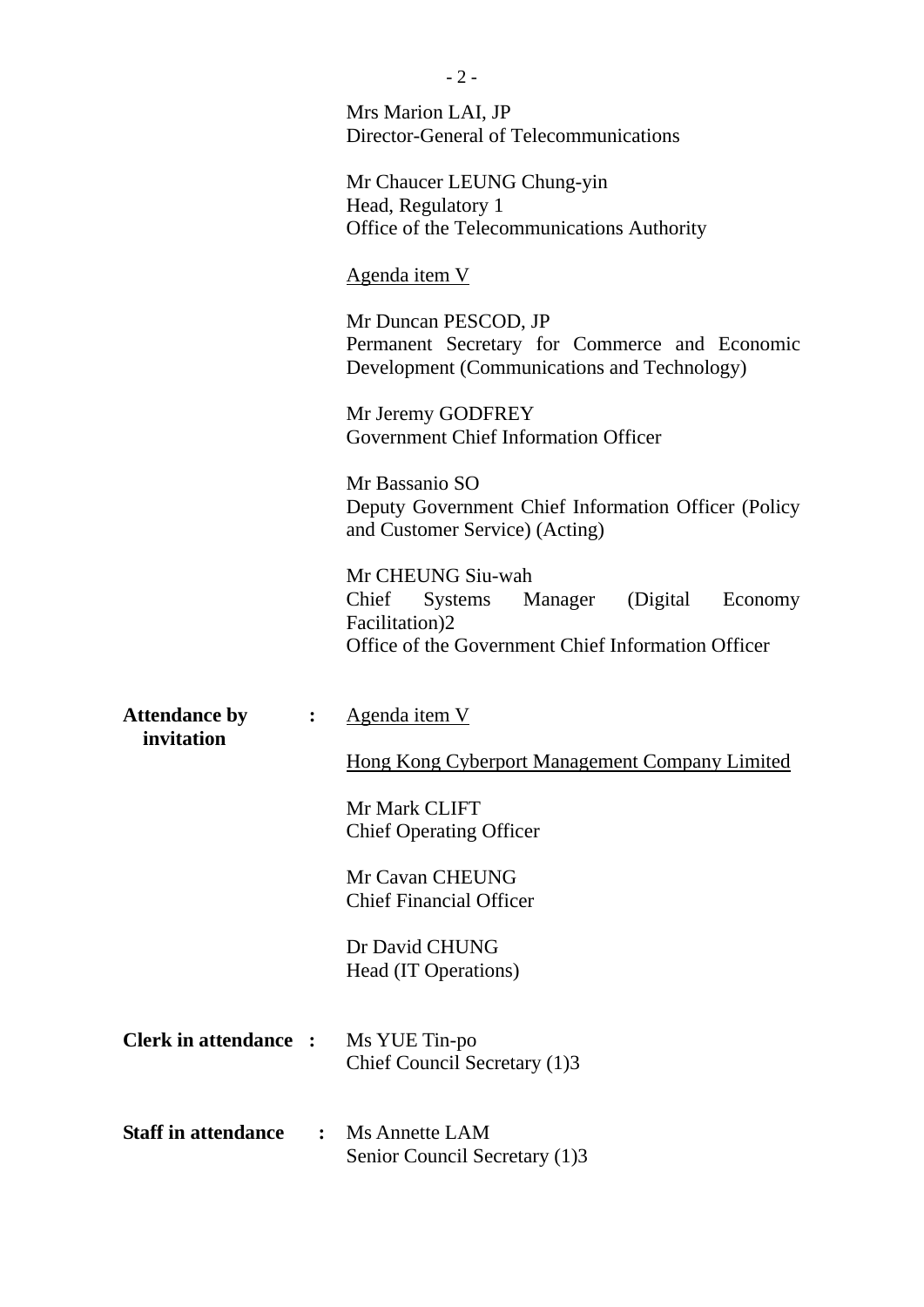# Ms May LEUNG Legislative Assistant (1)6

| <b>Action</b> | I. | <b>Confirmation of minutes of meeting</b><br>$(LC$ Paper No. $CB(1)1055/09-10$ -- Minutes of meeting<br>held<br><sub>on</sub><br>14 December 2009)                                                                                                                                                              |  |  |  |  |  |  |  |  |  |  |
|---------------|----|-----------------------------------------------------------------------------------------------------------------------------------------------------------------------------------------------------------------------------------------------------------------------------------------------------------------|--|--|--|--|--|--|--|--|--|--|
|               |    | The minutes of the meeting held on 14 December 2009 were confirmed.                                                                                                                                                                                                                                             |  |  |  |  |  |  |  |  |  |  |
| II.           |    | Information papers issued since the last meeting<br>$(LC$ Paper No. $CB(1)975/09-10(01)$ -- Submission on mid-term review of<br>(Chinese version only)<br>the<br>domestic<br>free<br>television<br>programme service licences from a<br>member of the public                                                    |  |  |  |  |  |  |  |  |  |  |
|               |    | LC Paper No. $CB(1)982/09-10(01)$<br>-- Submission on fair usage policy on<br>broadband<br>(Chinese version only)<br>for<br>mobile<br>access<br>service from a member of the<br>public                                                                                                                          |  |  |  |  |  |  |  |  |  |  |
|               |    | LC Paper Nos. $CB(1)995/09-10(01)$<br>-- Submission<br>information<br>on<br>and $(02)$<br>security in relation to the series of<br>(Chinese version only)<br>personal data leakage incidents<br>involving Hong Kong Police Force<br>from Hong Kong Human Rights<br>Monitor and the Administration's<br>response |  |  |  |  |  |  |  |  |  |  |
|               |    | LC Paper No. $CB(1)1070/09-10(01)$<br>-- Submission<br>contractual<br>on<br>(Chinese version only)<br>mobile<br>disputes<br>phone<br>over<br>service from a member of the<br>public)                                                                                                                            |  |  |  |  |  |  |  |  |  |  |

2. Members noted that the above papers had been issued for the Panel's information.

## **III. Date of next meeting and items for discussion** (LC Paper No.  $CB(1)1057/09-10(01)$  -- List of outstanding items for discussion

LC Paper No.  $CB(1)1057/09-10(02)$  -- List of follow-up actions)

3. Members noted that the next regular Panel meeting would be held on 8 March 2010 to discuss the following items proposed by the Administration: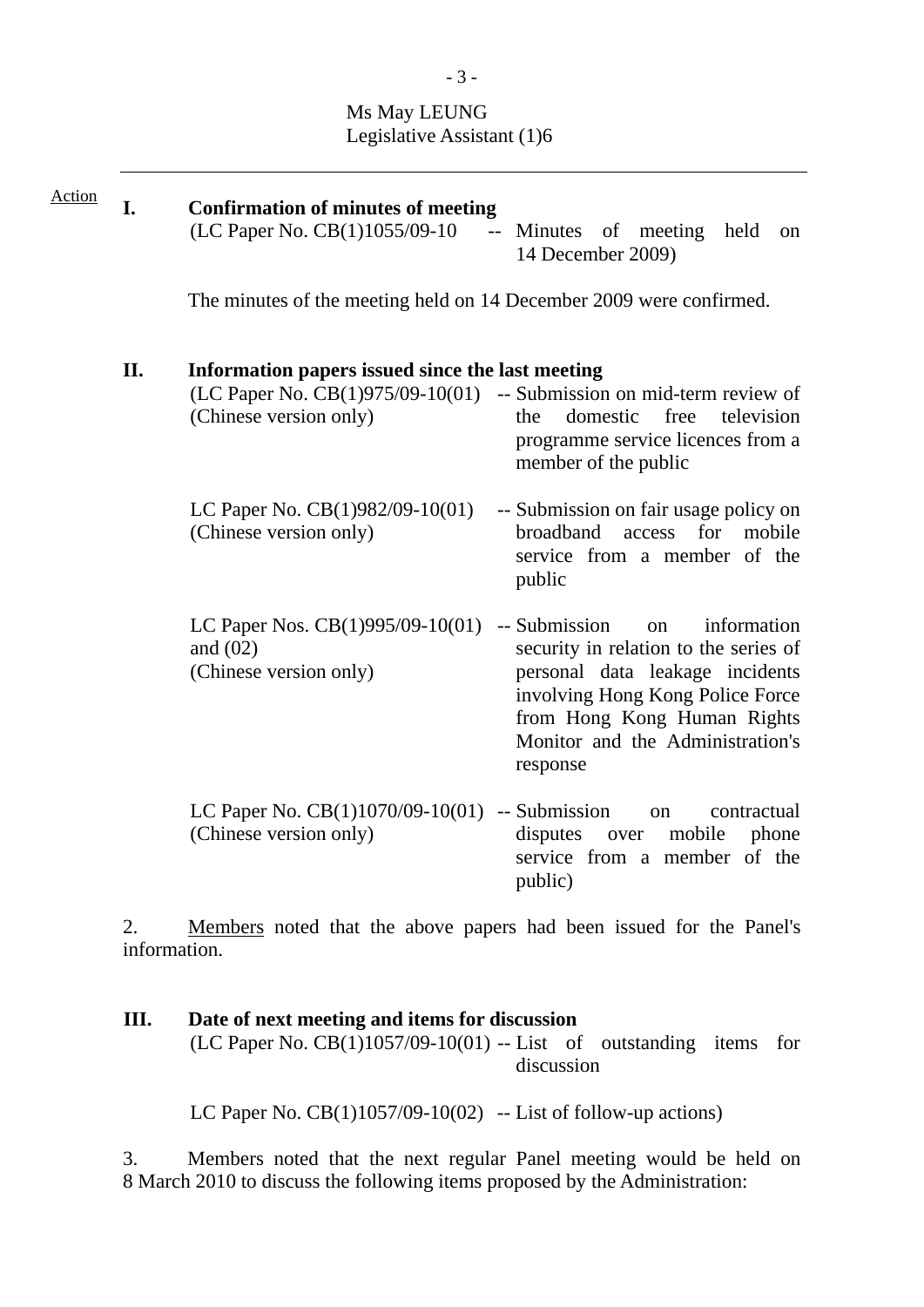- (a) Development of digital audio broadcasting; and
- (b) Spectrum Utilization Fee.

(*Post-meeting note*: At the Administration's request and with the concurrence of the Chairman, item (b) was replaced by "Landing of new submarine cables".)

## **IV. Review of telephone directory enquiry services**

 $(LC$  Paper No.  $CB(1)1057/09-10(03)$  -- Administration's paper on review of telephone directory enquiry services

LC Paper No. CB(1)1057/09-10(04) -- Relevant newspaper cutting *(Chinese version only)* 

LC Paper No. CB(1)1080/09-10 *(tabled at the meeting and subsequently issued via email on 8 February 2010)*  -- Administration's paper on review of telephone directory enquiry services (power-point presentation materials))

## Presentation by the Administration

4. At the invitation of the Chairman, the Permanent Secretary for Commerce and Industry (Communications and Technology) (PSCED(CT)) gave a brief introduction on the review currently being conducted by the Telecommunications Authority (TA) on the telephone directory enquiry services (directory services). Head, Regulatory 1 of the Office of the Telecommunications Authority (H(R)1/OFTA) then gave a power-point presentation on the background of the provision of directory services, the major findings of the consumer survey conducted by the Social Sciences Research Centre of the University of Hong Kong and commissioned by the Office of the Telecommunications Authority, and the summary of views received during the public consultation exercise held from 6 November 2009 to 19 January 2010. PSCED(CT) added that the TA would consider carefully Panel members' views and the views collected during the public consultation before deciding the way forward.

## Discussion

## *Cost recovery for telephone directory enquiry services*

5. Mr LEE Wing-tat objected to putting a charge on the "1081/1083" directory enquiry services (DQ services) which was currently free of charge. He noted that while a small number of heavy users made a disproportionately large number of inquiry calls, the vast majority of people were occasional users who only made a few DQ calls a month. He opined that the Administration and telecommunications operators should explore other measures to separately tackle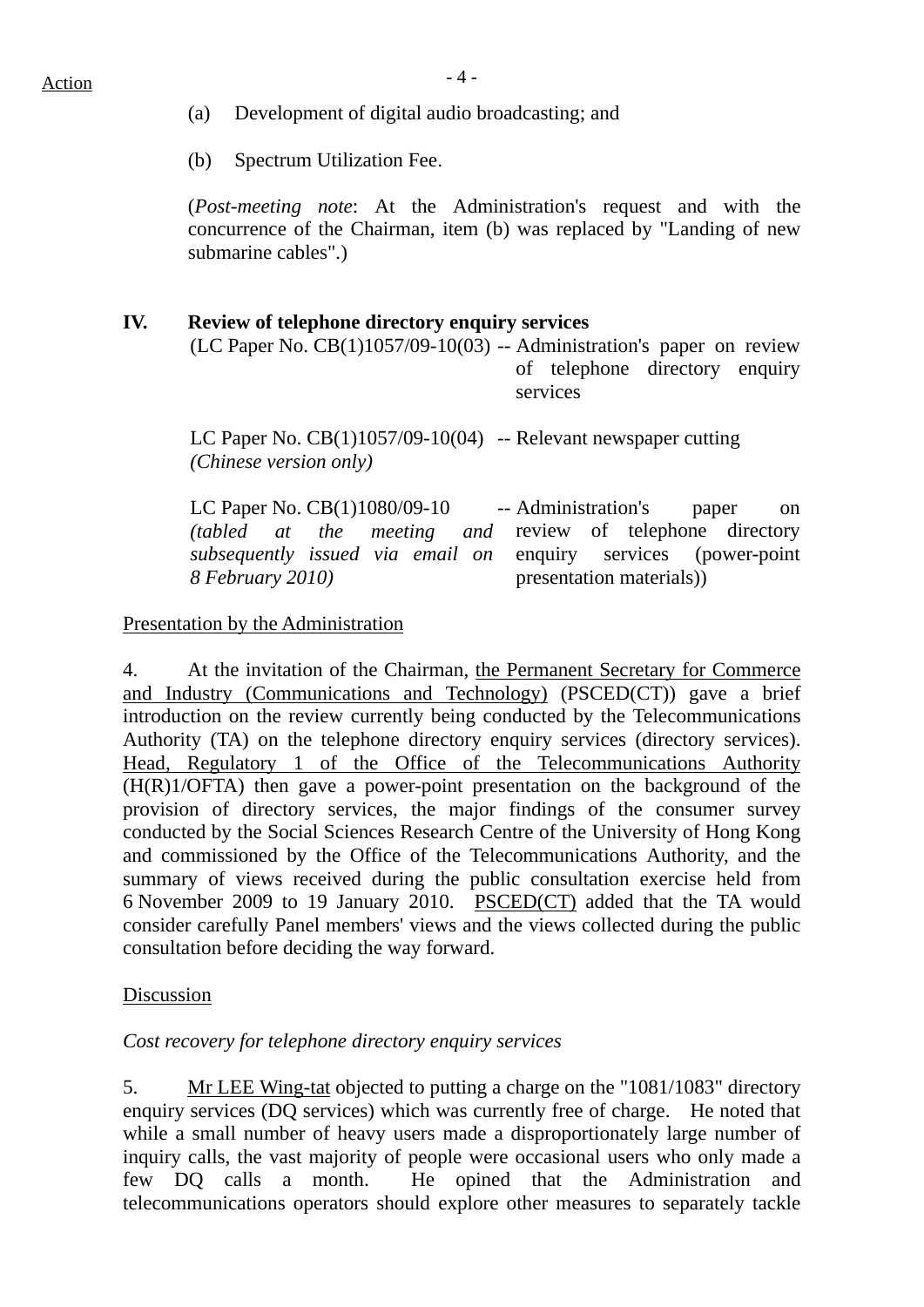the problem of high usage by certain users and commercial set-ups instead of simply impose charges on all users. Speaking from his own experience, he said that the waiting time of the existing DQ services, especially during the peak hours, was as long as 10 minutes, which was far from satisfactory and needed to be improved. It was unacceptable that users enquiring about telephone numbers of Government departments in emergencies had to wait so long and be charged for the enquiries.

6. Mr CHAN Kam-lam said that on the whole the existing DQ services had been operating smoothly. Given the substantial demand for the DQ services, he was of the view that service providers should continue to provide free DQ services in fulfillment of the licence obligation. More types of directory services in addition to the basic free DQ services should be developed to enhance the directory services.

7. In response, PSCED(CT) informed the meeting that the public could access directory information about Government services by calling 1823 which was free of charge. He said that the advent of new technologies and the increasing popularity of the Internet and mobile phone services had enabled users to gain access to the DQ services while on the move. In view of the rapid development of the telecommunications industry, the Administration saw the need to review the directory services to keep pace with the changing situation and to come up with measures considered most appropriate in the current context. The Administration recognized the importance of DQ services and would continue to urge the service providers to strive to improve the quality of such services.

8. Ms Cyd HO said that the DQ services was an important business infrastructure conducive to promoting economic activities particularly for the catering, entertainment, and tourism industries. As such, instead of introducing a per-call charge which would discourage the use of DQ services, such services should continue to be provided free and be further enhanced to enable more efficient and easier access to directory information. As business entities stood to benefit from the DQ services, they should shoulder part of the costs of maintaining the call centre rather than getting enquirers to pay.

9. The Chairman agreed with Ms Cyd HO that DQ services was an important business infrastructure. He expressed concern that a per-call charging scheme might create confusion to consumers arising from the complication of the charging mechanism and discourage the helping sentiment in the community.

10. Mr IP Kwok-him said that he was against fee charging for DQ services which he anticipated would not be acceptable to the community. Referring to the cost recovery schemes, he enquired about the feasibility of requiring enquirers to listen to an advertisement before the enquiry was answered and asked whether the Government would further pursue the option. The Chairman also enquired about the survey respondents' preference for the two possible options of charging calls made in excess of the capped number of free DQ calls as compared to requiring heavy users to listen to an advertisement before the enquiry was answered.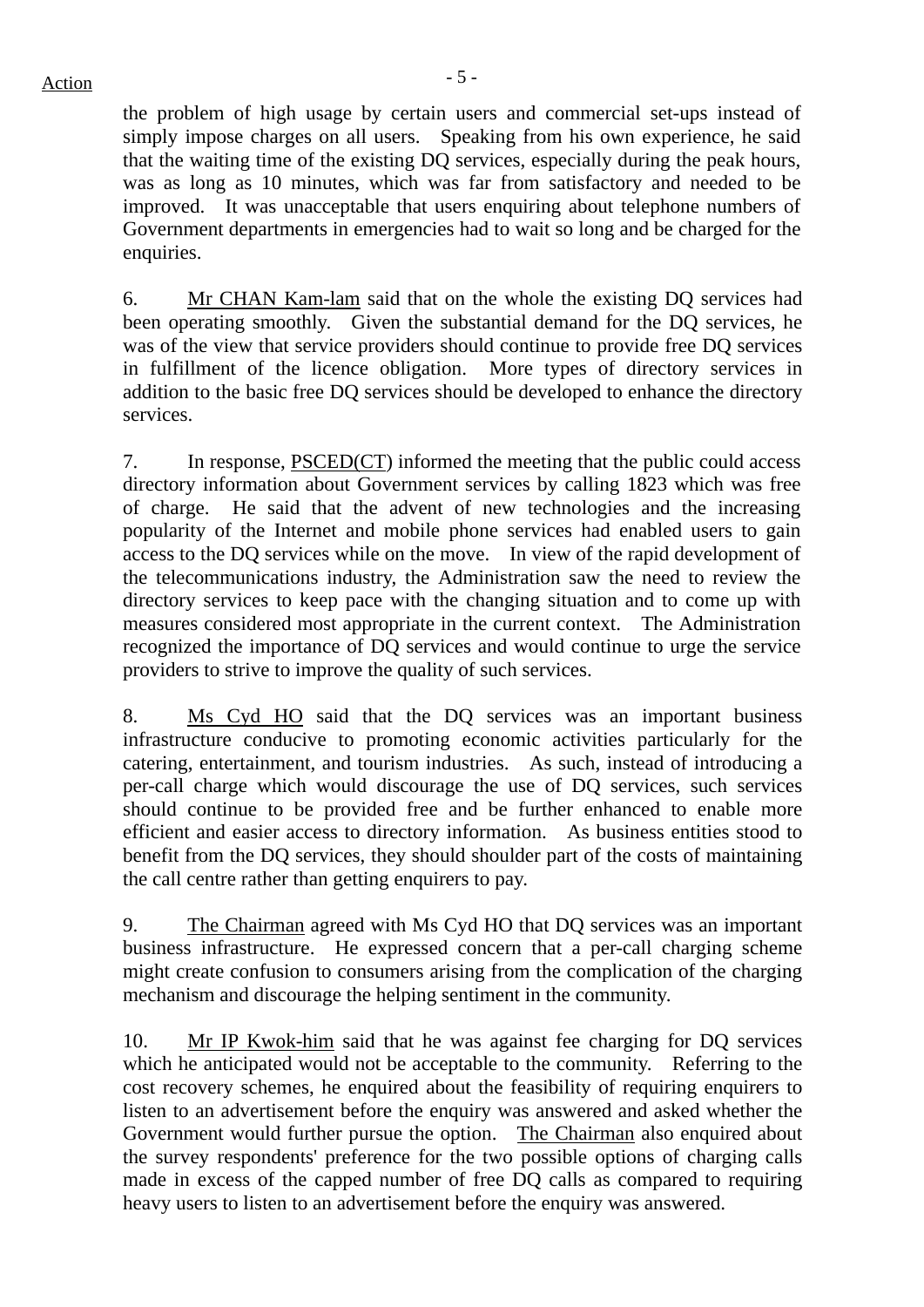11. Mr CHAN Kam-lam was of the view that both options might not be worth pursuing. He said that while a short advertisement might not serve its advertising purpose, too long an advertisement would on the other hand prolong the enquiry time and lower the quality of DQ service. He said that although commercial set-ups and business entities, particularly those in the service sector, might make more use of or benefit from the DQ services, their subscription fees which in general were higher than that of the users of residential line had already taken into account the additional cost.

12. Referring to the survey findings on cost recovery schemes, the Director General of Telecommunications (DG of T) advised that 63% of the respondents did not agree to recovering the cost of DQ calls by means of listening to advertisements while around 35% found it acceptable. About 58% of the respondents disagreed to charging for additional DQ calls while 40% agreed. She highlighted that the TA was still in the process of reviewing the directory services and would consider carefully the findings of the public consultation and members' views before deciding the way forward. She assured members that the Administration would keep in view the situation after the implementation of any decision.

#### *Deregulating White Pages and developing other directory services*

13. Mr IP Kwok-him enquired about the number of copies of White Pages that were printed and distributed for free. He also asked about the cost per copy of the printed White Pages and Yellow Pages and of answering one DQ call. Noting the relatively low public demand for White Pages, he supported the proposal to withdraw the mandatory requirement for fixed network operators (FNOs) to provide such directories since online and telephone inquiries were more convenient and handy. He said that the resources could be better utilized in other areas, such as on improving the current DQ and Internet directory services, resulting in enhanced benefits to the community. Mr CHAN Kam-lam shared Mr IP's view that the resources thus released should instead be redeployed to areas with greater consumer demand to further enhance the existing DQ services.

14. Referring to the trend of the increasing use of mobile phone services and the Internet, PSCED(CT) said that the usage pattern of directory services had undergone changes with the advent of new technologies. Over the years, certain services deemed to be essential in the old days might have lost their importance in the present day context. For example, instead of flipping through the Yellow Pages, people might turn to access directory information online. DG of T further explained that under the current licensing regime, FNOs were required to publish White Pages and distribute them free of charge to their subscribers. The provision of Yellow Pages and Internet directory services were not mandatory and were the industry's own commercial initiative. Survey results showed that the respondents' frequency of using White Pages and their perception of the importance of White pages were generally very low. The TA was therefore of the preliminary view that the mandatory requirement for provision of White Pages should be removed. The operating costs for the provision of directory services varied among different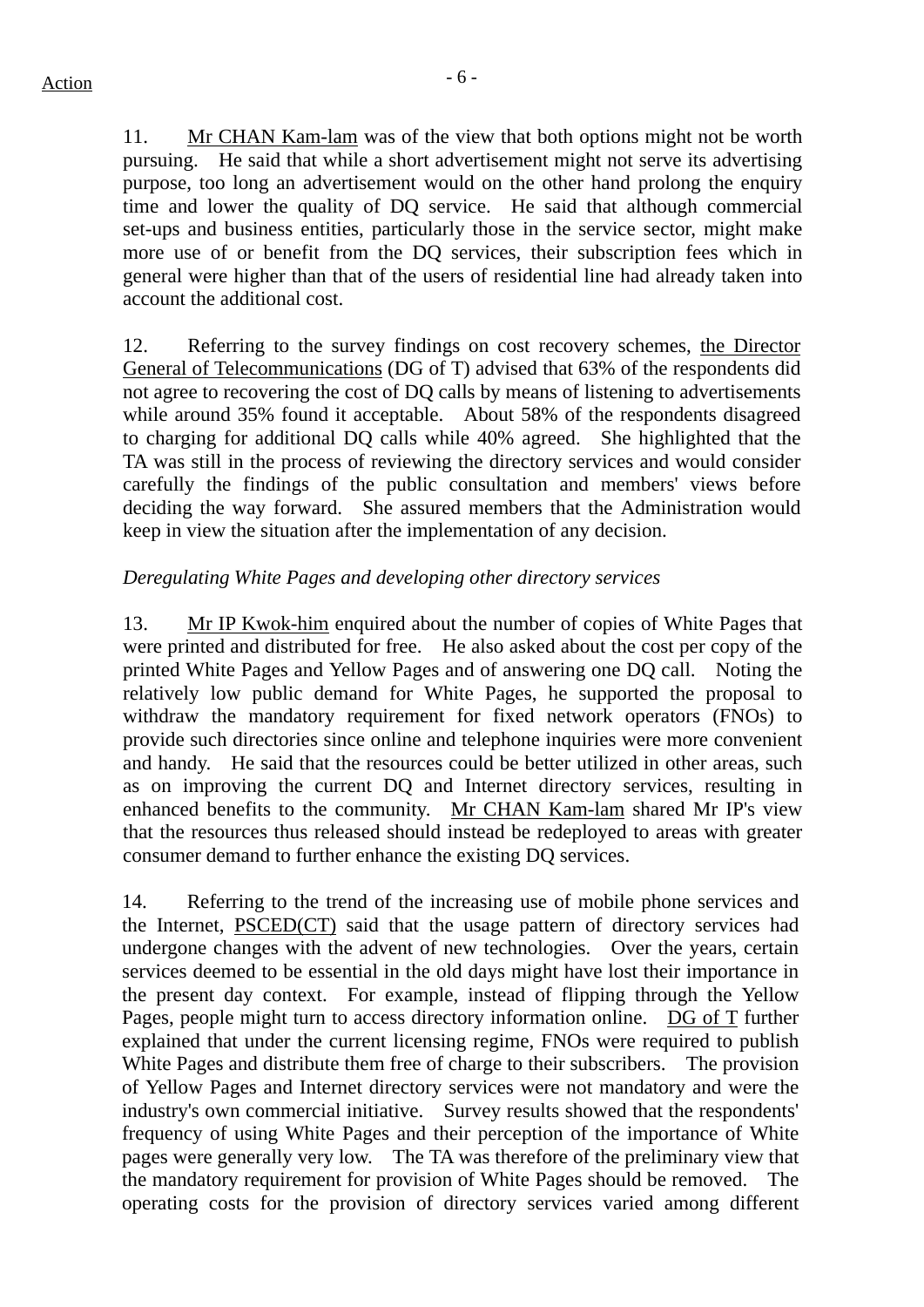Admin

service providers depending on their mode of operation, the capital outlay and the deployment of human resources. More than a hundred thousands of copies of White Pages were printed in a year. The Chairman requested the Administration to provide as far as practicable the estimated average cost per copy of the printed White Pages and of answering each telephone directory enquiry call.

15. Ms Cyd HO said that with the proposed deregulation of printed directory, other means, such as the provision of DQ services through short messaging services (SMS), should be explored for the convenience of the enquirers. Mr CHAN Kam-lam said that while he welcomed the use of SMS as a means for access to telephone directory information, SMS should only be a supplementary and not a substitute for the basic free DQ services as some sectors of the community, such as the elderly, might not be familiar with the use of SMS. On whether to extend the requirement of directory services to also cover mobile phone numbers, Mr CHAN said that it should be for mobile phone users to decide whether to include mobile phone numbers in the directory database having regard to privacy consideration and the possibility of attracting unsolicited telemarketing calls.

16. In response, DG of T highlighted that after the deregulation of the printed directories, the public could still make telephone number enquiries through a number of channels available, including access to the existing DQ services through fixed line or mobile phone while on the move or online access through the Internet Yellow Pages portal and the online White Pages. In view of the increasing popularity of SMS, she believed that telecommunications operators would actively consider the business opportunities of providing such service having regard to the market demand.

17. Mr IP Kwok-him and the Chairman enquired whether consideration would be given to requiring service providers to offer services similar to the global positioning services whereby inquirers, by giving a telephone number or name of a certain restaurant or cinema, would be provided with the addresses and the location maps of the searched number. In response, DG of T and  $H(R)1/OFTA$  said that FNOs were not currently required to provide such services. The provision of such services would depend on commercial consideration of individual service provider and the market demand. At present, users could obtain full company directory information including the company name, telephone number, addresses and location maps of certain places such as restaurants and cinemas on the Internet by inputting the name of the business entity to be searched. PSCED(CT) added that the development of new technologies for service applications would bring about new business opportunities. While service providers were encouraged to provide the community with the most advanced services, the possible impact on traditional services had to be taken into account in mapping the way forward.

## *Setting up a single call centre*

18. Mr CHAN Kam-lam opined that for more efficient use of resources, the Administration should take a more active role in coordinating the setting up of a single call centre with a common directory database for all service operators to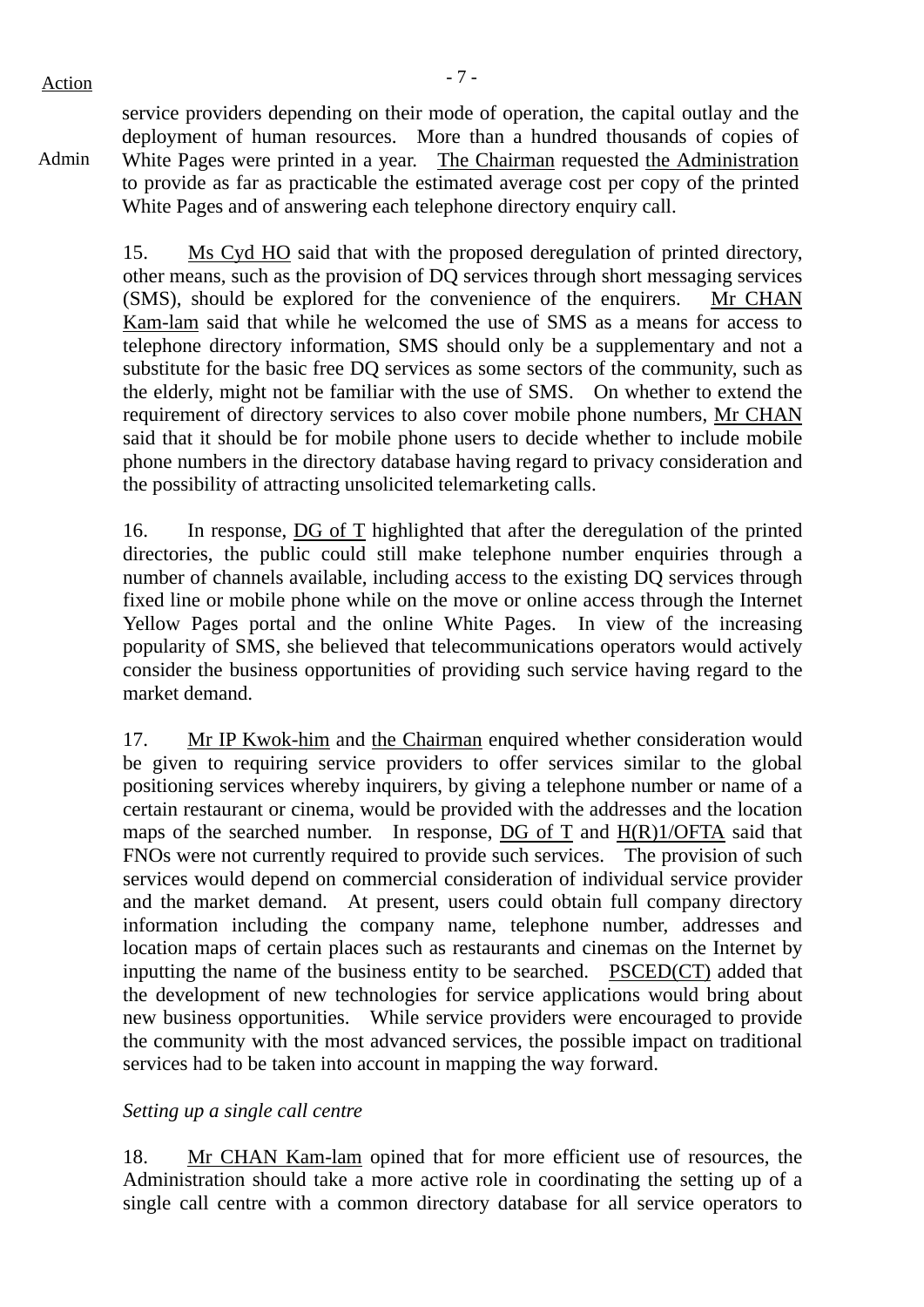provide the DQ services and share the operating costs. Ms Cyd HO supported that all FNOs should pool their resources together to operate a single call centre and share out the operating costs based on their business volume. Sharing a similar view, the Chairman called on the Government to actively consider the option of setting up a single call centre for all FNOs to provide the DQ services for more efficient use of resources.

19. DG of T noted the suggestion for a single call centre. She highlighted that the role of the TA as a regulatory body was to ensure that service providers had fulfilled their licence obligation to the satisfaction of the TA. She said that the current licensing regime imposed a mandatory requirement for all FNOs to provide directory services to their subscribers. A FNO might provide the DQ services by itself, jointly with other FNOs or using the service of another FNO through commercial arrangement. The relevant licence conditions also required FNOs to regularly update and exchange raw directory data with one another so as to maintain a unified directory database which contained the directory information of all fixed line telephone service subscribers. Under the current licensing regime, mobile network operators (MNOs) were required to provide directory services only if they were directed by the TA. Although the TA had yet to issue any direction in respect of DQ services, MNOs had, however, out of their own business decisions, established commercial arrangements with FNOs or set up their own systems to provide DQ services to their customers.

### Summing up

20. The Chairman called on the Administration to take note of the views expressed by members.

## **V. Annual report on Cyberport**

(LC Paper No. CB(1)1057/09-10(05) -- Administration's paper on report on the Cyberport Project

| LC Paper No. CB(1)1057/09-10(06) -- Paper on Cyberport Project |                   |  |                              |
|----------------------------------------------------------------|-------------------|--|------------------------------|
|                                                                |                   |  | prepared by the Legislative  |
|                                                                |                   |  | Council Secretariat (updated |
|                                                                | background brief) |  |                              |

## Presentation by the Administration

21. At the invitation of the Chairman, PSCED(CT) updated members on the progress of the Cyberport Project, as set out in the Administration's paper (LC Paper No. CB(1)1057/09-10(05)).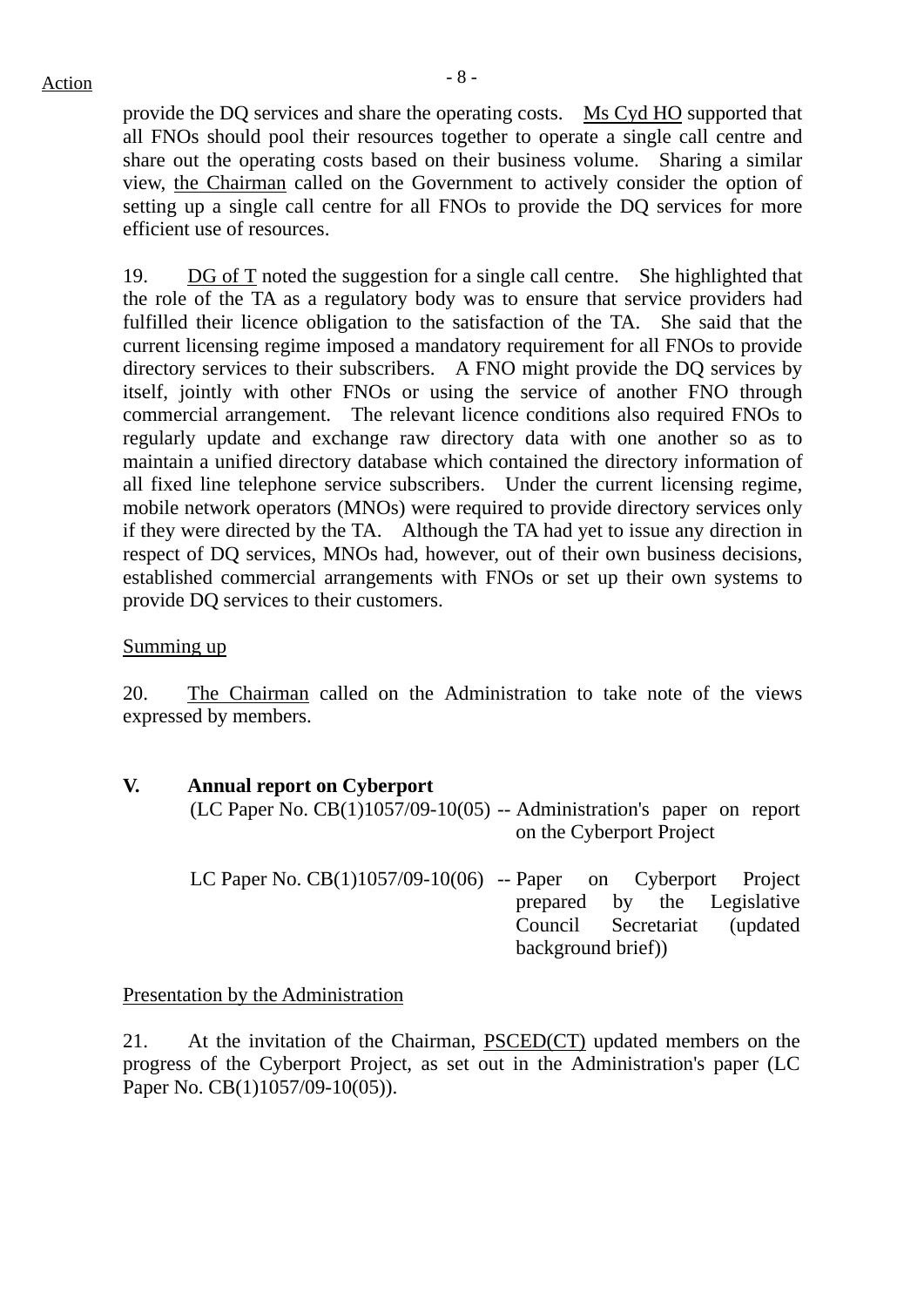Admin

## Discussion

## *Public missions of the Cyberport Project*

22. Mr CHAN Kam-lam said that the Cyberport Project should not be regarded as a property development project with its success measured by the occupancy rate of the office premises and the Arcade, and the amount of rental return and profits recovered from property sales. He hoped that the Cyberport Project could take the lead in creating a strategic information and communications technologies (ICT) cluster and in spearheading the development of innovative and creative industries in Hong Kong to align with the development of the six major industries crucial to the development of the economy as announced by the Chief Executive in the 2009-2010 Policy Address. He enquired about Cyberport's contribution to the Gross Domestic Product (GDP) of Hong Kong, and called on the Cyberport management to make it the policy objectives of the company to help develop Hong Kong into a regional centre of excellence in IT and digital media training.

23. In response, PSCED(CT) said that the Hong Kong Cyberport Management Company Limited (HKCMCL) had implemented various programmes and public mission activities by its industry services support centres, the Digital Entertainment Incubation-cum-Training Centre (IncuTrain Centre), the Digital Media Centre and the Hong Kong Wireless Development Centre. Apart from promoting interests in the latest IT and digital media technology among students and young people, Cyberport was also involved with an alliance of the District Cyber Centres scheme with a view to bridging digital divide in Hong Kong.

24. The Government Chief Information Officer (GCIO) added that as HKCMCL had achieved a high level of occupancy and financial stability, it was timely to review its role in supporting the objectives of the Government's Digital 21 Strategy and embarking on a wider programme of public mission activities. To this end, specific Company Objects would be added to the HKCMCL's Memorandum of Association in order to give the Board of Directors and the management explicit guidance on achieving its public missions and to sustain the development of the benefits emerged from its public mission activities. These included promoting the development of Hong Kong as a centre for international and regional trade and collaboration in ICT products and services, facilitating the application of ICT in manufacturing, service and creative industries in Hong Kong, promoting the development of Hong Kong as a digital economy and as an inclusive knowledge-based society, and promoting the use of ICT to encourage environmentally sustainable development. Following the adoption of these Objects, HKCMCL management would propose a programme for implementing the public missions for approval by the Board of Directors, and consult with the Government to ensure that the programme was aligned with the latest action plans under the Digital 21 Strategy. As regards Cyberport's contribution to Hong Kong's GDP, GCIO said that the revenue and income of private companies accommodated in the Cyberport was not disclosed to the Administration. He however undertook to provide after the meeting information on the ICT sector's contribution to the GDP of Hong Kong.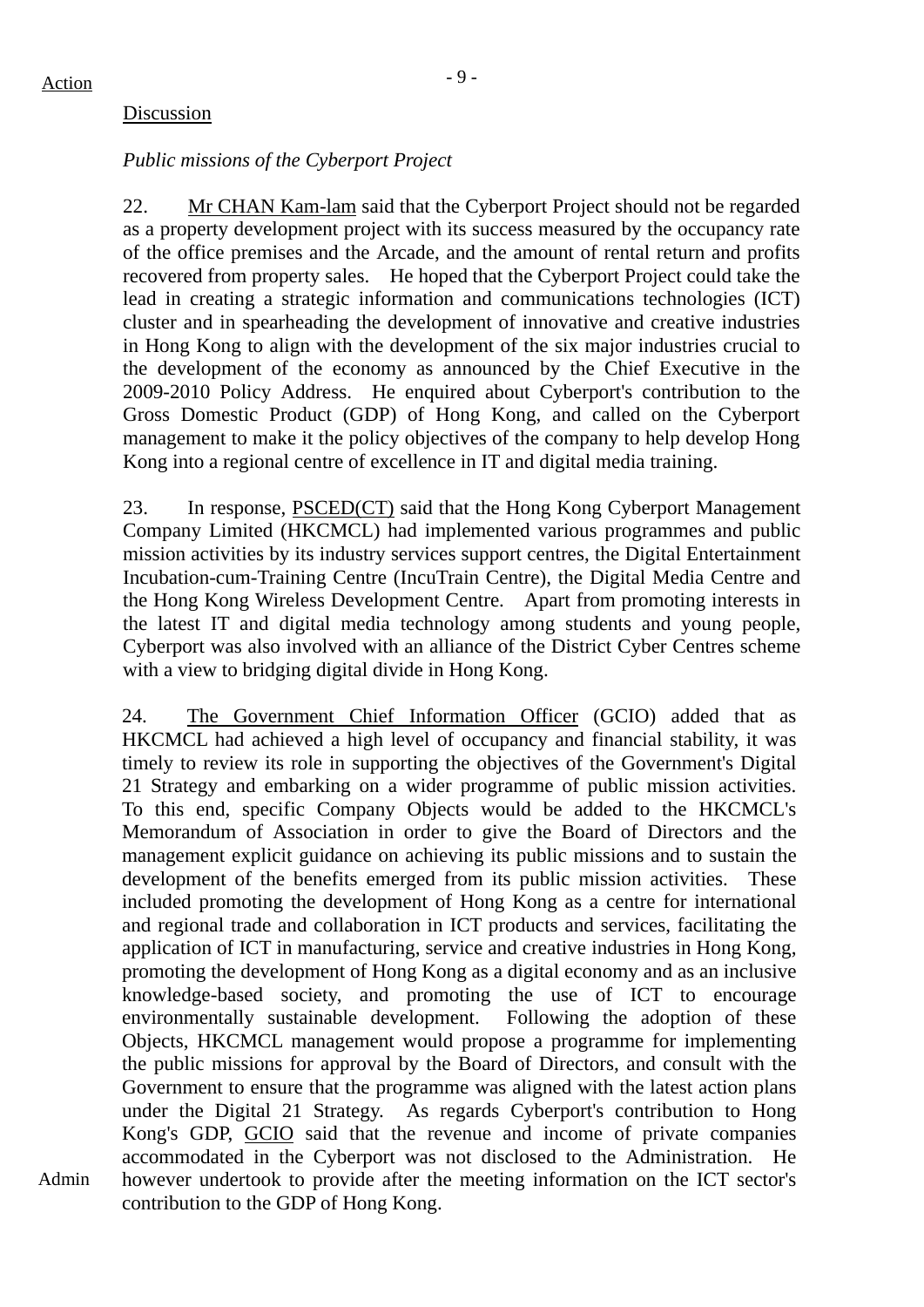(*Post-meeting note*: The information provided by the Administration was circulated to members vide LC Paper No. CB(1)1363/09-10(01) on 10 March 2010.)

25. The Chairman referred to the public missions of the Cyberport Project and hoped that the Project could help support and nurture the development of small and medium enterprises (SMEs) in the IT and IT related disciplines as well as the digital media industry, attract overseas innovative talents and professionals to Hong Kong, and create a strategic cluster of quality IT and IT related companies in Hong Kong that were critical to the development of Hong Kong into a leading digital city in the region. He enquired about the number of employment opportunities created for the local economy and the measures to be put in place to attract leading multinational IT companies such as the Google, Yahoo and EBay to establish their businesses in Hong Kong.

26. PSCED(CT) replied that as of end December 2009, 20 out of 50 of the commercial office tenants (i.e. 40%) were SMEs. The Cyberport IncuTrain Centre, through its IncuTrain Programme, had provided its incubatees with technological knowledge and techniques, all-round business support services and state-of-the-art infrastructure to nurture start-up companies and help accelerate the early stage development of their business. Some of the young companies were in fact subsequently acquired by multinational companies. He highlighted that the Administration and the management of HKCMCL had been working hard to put in place state-of-the-art infrastructure to attract overseas companies from the United States, Europe and China etc, to come to Hong Kong or expand their businesses in Hong Kong.

27. GCIO added that 48% of the commercial tenants in the Cyberport had an overseas origin and 38% of the commercial tenants were new to Hong Kong. They created new business and employment opportunities for the local economy. According to a survey conducted in November 2009, Cyberport office tenants employed around 3 900 workers.

## *The utilization of the Arcade*

28. Ms Cyd HO noted with concern that the Arcade in the Cyberport was under-utilized with low patronage. The events held there were very often not well attended. She called on the Administration and the management of HKCMCL to give thoughts on how best to utilize the vacant premises to develop the Cyberport into a digital entertainment centre and a cinema hub. She enquired about the charging rate for letting out the venues and urged the management of HKCMCL to be more flexible in letting out the venues for holding art and cultural activities.

29. In response, Mr Mark CLIFT, Chief Operating Officer of the HKCMCL said that occupancy in the Arcade had been increasing over the last reporting period. While the Arcade had a specific type of design, the management had tried to use the venues for a number of purposes, particularly for conducting community activities.